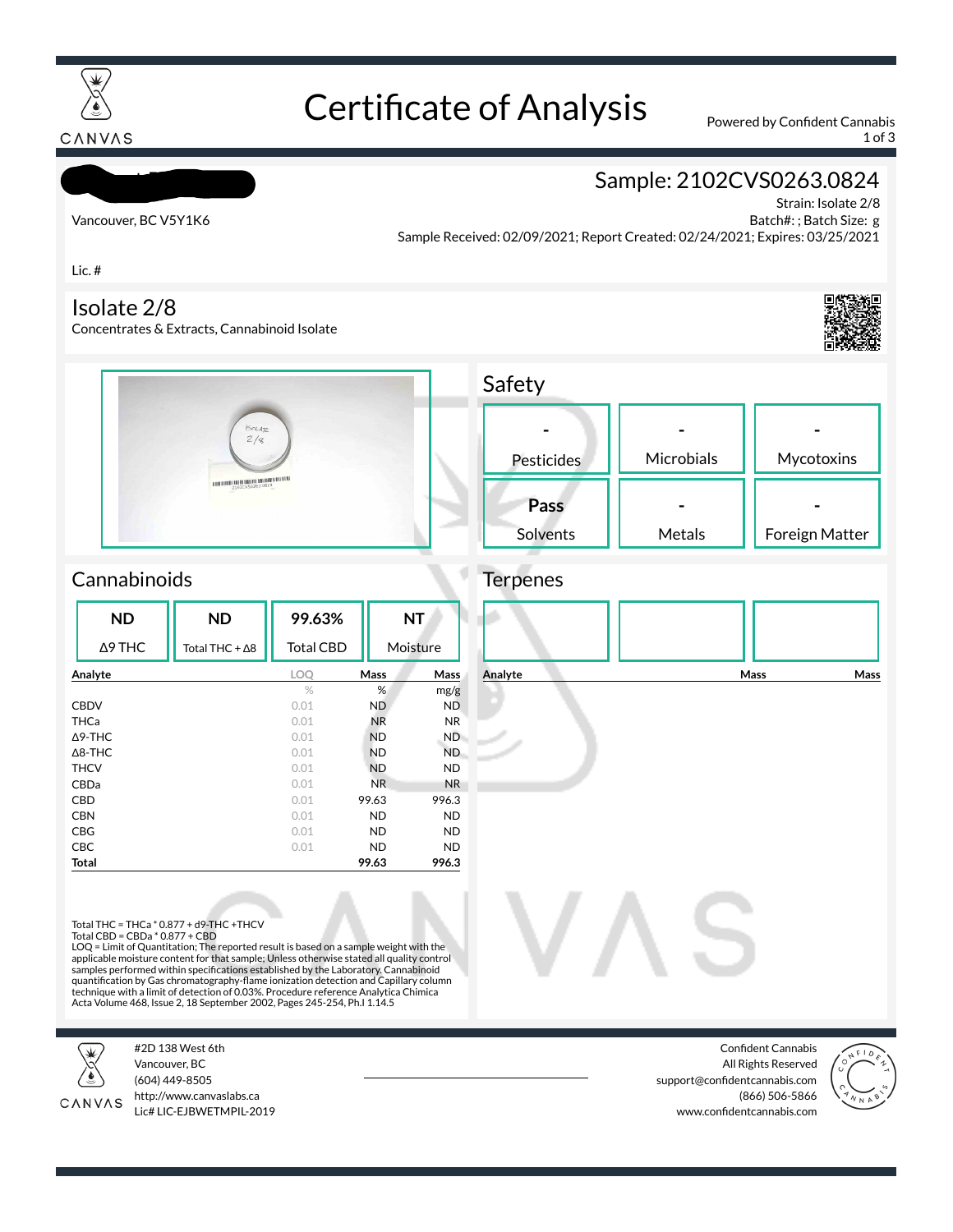

# Certificate of Analysis Powered by Confident Cannabis

2 of 3

## Honest Botanicals Vancouver, BC V5Y1K6 Lic. # Sample: 2102CVS0263.0824 Strain: Isolate 2/8 Batch#: ; Batch Size: g Sample Received: 02/09/2021; Report Created: 02/24/2021; Expires: 03/25/2021 Isolate 2/8 Concentrates & Extracts, Cannabinoid Isolate **Heavy Metals Analyte LOQ Limit Mass Status Microbials Analyte Limit Mass Status** Residual Solvents Pass **Analyte LOQ Limit Mass Status** PPM PPM PPM<br>1.000 5000.000 ND Acetone 1.000 5000.000 ND Pass Ethanol 1.000 5000.000 ND Pass **Heptane 1.000 5000.000 ND Pass Isobutane 1.000 5000.000 ND Pass**<br>**Isopropanol** 1.000 5000.000 **ND Pass** Isopropanol n-Butane 1.000 5000.000 **ND** Pass n-Hexane 1.000 5000.000 **ND** Pass n-Pentane 1.000 5000.000 ND Pass LOQ = Limit of Quantitation; The reported result is based on a sample weight with the applicable moisture content for that sample; Unless otherwise stated all quality control<br>samples performed within specifications established by the Laboratory. Residual Solvents<br>determination method by gas chromatographic of 1-10 ppm. Procedure reference AOAC Method 2019.002; U.S.P #2D 138 West 6th Confident Cannabis



CANVAS

Vancouver, BC (604) 449-8505 http://www.canvaslabs.ca Lic# LIC-EJBWETMPIL-2019

All Rights Reserved support@confidentcannabis.com (866) 506-5866 www.confidentcannabis.com